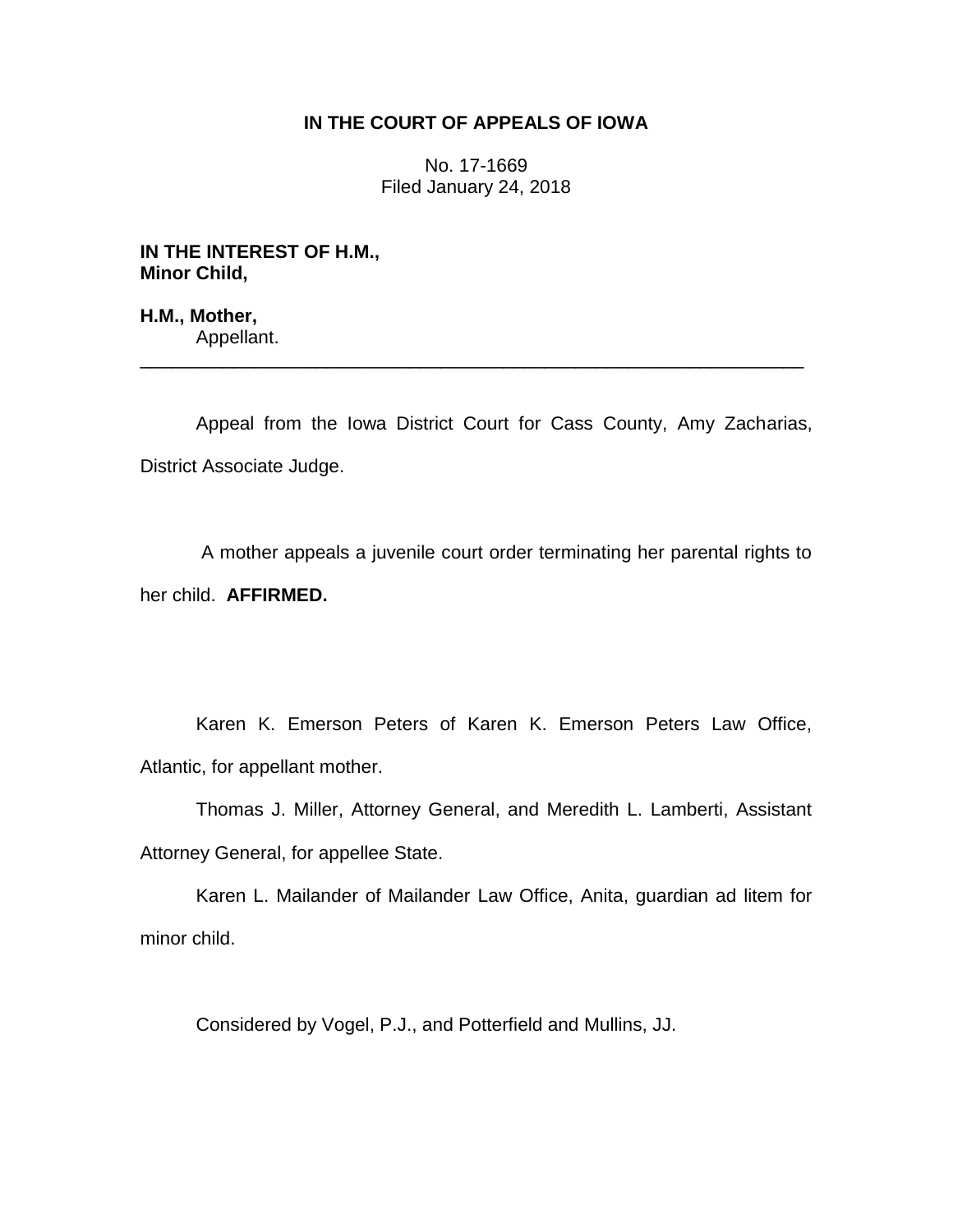**MULLINS, Judge.**

 $\overline{a}$ 

A mother appeals a juvenile court order terminating her parental rights to her minor child, born in 2014. She contends (1) the State failed to prove the statutory grounds for termination by clear and convincing evidence and (2) she should have been given additional time to work towards reunification. $1$ 

The mother came to the attention of the Iowa Department of Human Services (DHS) in September 2016 upon information that she failed to adequately supervise the child. Following an investigation, DHS concluded the mother failed to provide proper supervision and critical care for the child. Over the next few months, DHS noted continuing concerns for the mother's ability to properly care for the child and her resistance to participating in services. In December, the child was adjudicated a child in need of assistance (CINA). As a result of the mother's continued lack of parenting skills, inability to provide a safe environment for the child, and lack of interest in participating in services, the child was removed from her care in January 2017. Services were provided and the mother was coached on her parenting skills over the next several months, but she made no progress on her abilities to care for or supervise the child. As a result, in June, the juvenile court amended its permanency goal from reunification to adoption and directed the State to file a termination-of-parental-rights (TPR) petition. In October, the court ultimately terminated the mother's parental rights

2

 $1$  In the mother's petition on appeal, her additional-time argument falls under a heading stating termination is not in the child's best interests. Because, under that heading, the mother only argues she should have been given an extension, we will only consider whether the juvenile court improperly declined to grant her additional time. *See In re C.B.*, 611 N.W.2d 489, 492 (Iowa 2000) ("A broad, all encompassing argument is insufficient to identify error in cases of de novo review."); *see also* Iowa R. App. P. 6.903(2)(g)(3); *In re P.L.*, 778 N.W.2d 33, 40 (Iowa 2010) (indicating appellate consideration of issues not presented is unnecessary).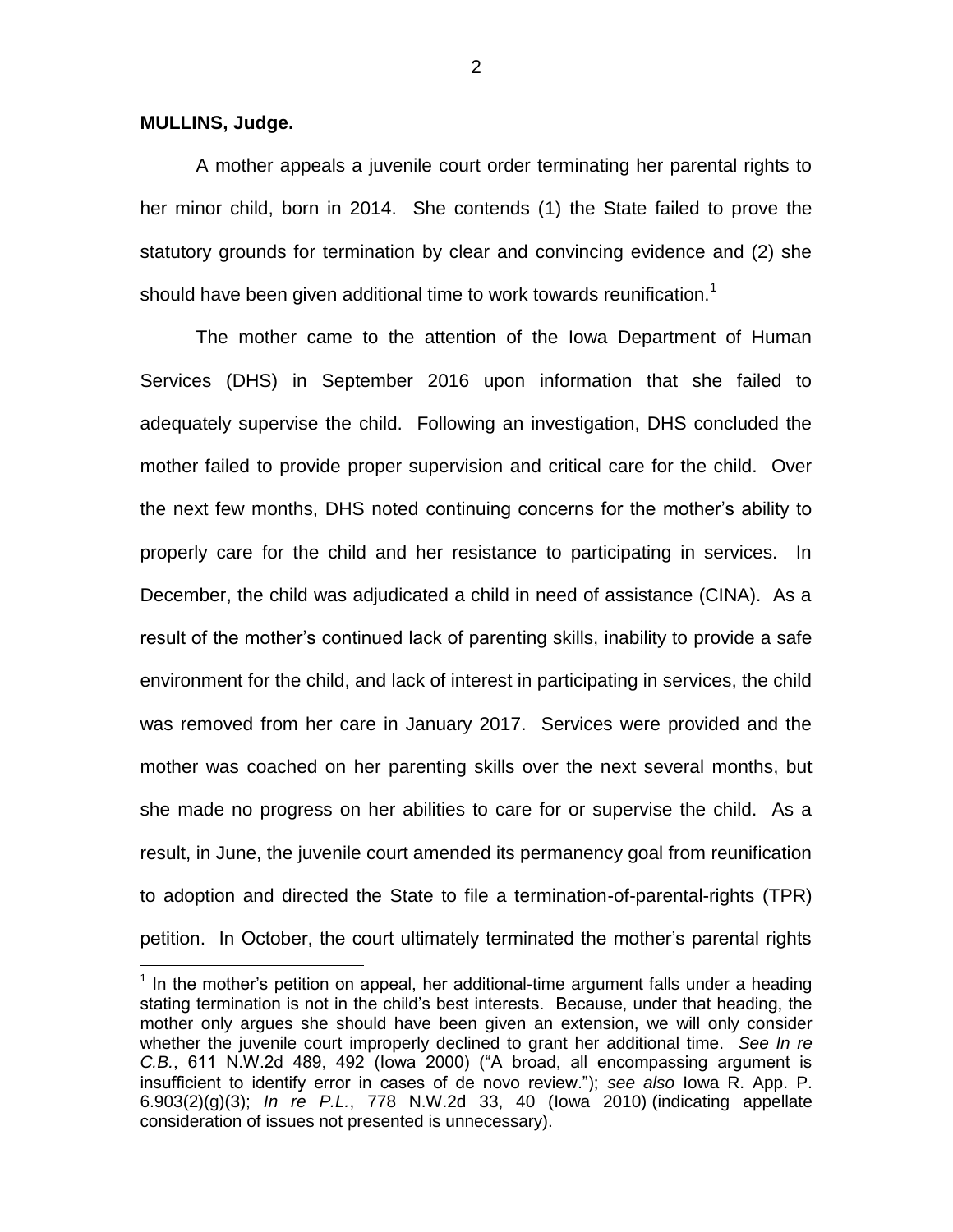pursuant to Iowa Code section 232.116(1)(h) and (i) (2017). This appeal followed.

We review TPR proceedings de novo. *In re M.W.*, 876 N.W.2d 212, 219 (Iowa 2016). "We are not bound by the juvenile court's findings of fact, but we do give them weight, especially in assessing the credibility of witnesses." *Id.*  (quoting *In re A.M.*, 843 N.W.2d 100, 110 (Iowa 2014)). Our primary consideration is the best interests of the child. *In re J.E.*, 723 N.W.2d 793, 798 (Iowa 2006).

The mother contends the statutory grounds for termination were not proven by clear and convincing evidence. "On appeal, we may affirm the juvenile court's termination order on any ground that we find supported by clear and convincing evidence." *In re D.W.*, 791 N.W.2d 703, 707 (Iowa 2010). Under section 232.116(1)(h), the court may terminate parental rights if it finds the State has proved by clear and convincing evidence the child: (1) is three years of age or younger; (2) has been adjudicated CINA; (3) has been removed from the physical custody of the parent for the last six consecutive months and any trial period at home has been less than thirty days; and (4) cannot be returned to the parent's custody at the time of the termination hearing. *See A.M.*, 843 N.W.2d at 111 (indicating the statutory language "at the present time" refers to the termination hearing). The State's establishment of the first three elements is undisputed. The mother appears only to challenge the State's establishment of the fourth element.

The State presented evidence regarding the mother's visitation with the child, lack of progress towards her goals concerning her parenting abilities, and

3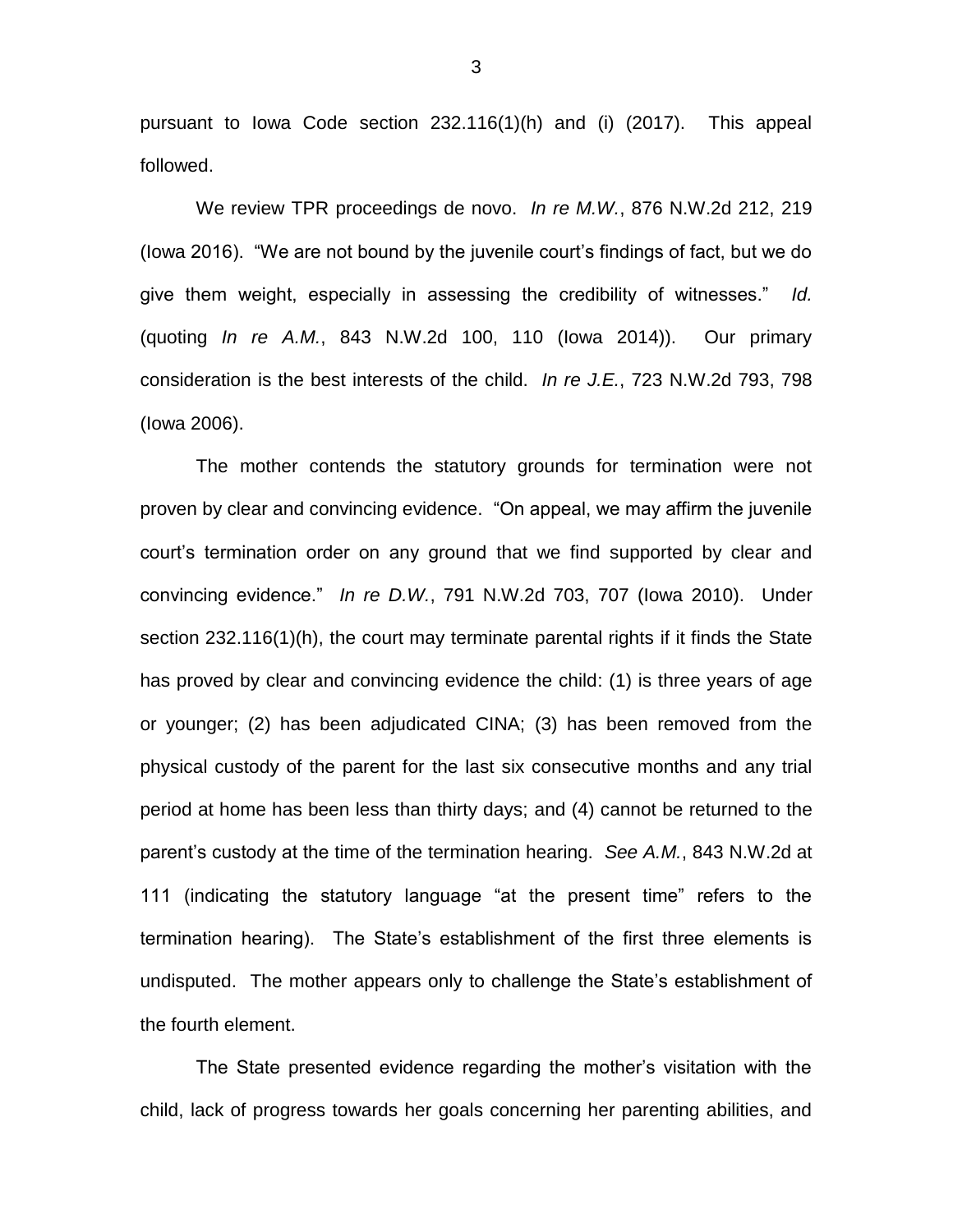her general unsuitableness as a parent to the child. The mother has been inconsistent in attending her supervised visitation appointments with the child, and when she does attend, she frequently ends the appointment early. Specifically, from January to August 2017, of the visitations that were not canceled on account of the child's illness, the mother only attended twenty-seven of the forty-one visitations offered and either cancelled or did not confirm the remainder. Of the twenty-seven visitations the mother did attend, she requested that nine end early. In August, the mother reported that she had head lice, and she did not attend or request any visitations thereafter.

One parenting consultant who worked extensively with the mother throughout the CINA and TPR cases reported the mother, despite being offered a number of services and coaching, continued to (1) be resistant to and unable to implement parenting suggestions, (2) struggle with understanding age appropriate expectations and how to meet the child's basic needs, and (3) lack an understanding of the importance of addressing her own mental- and physicalhealth issues. A DHS representative echoed these concerns during her testimony at the termination hearing. The mother also testified her parenting skills have not improved "as much as [she] want[s]." She further testified that her head-lice dilemma continued at the time of the termination hearing, as she has been unable to remedy the same.

Based on the foregoing, we find the evidence clear and convincing that the child could not be returned to the mother's care at the time of the termination hearing. We therefore agree with the juvenile court's determination that the

4